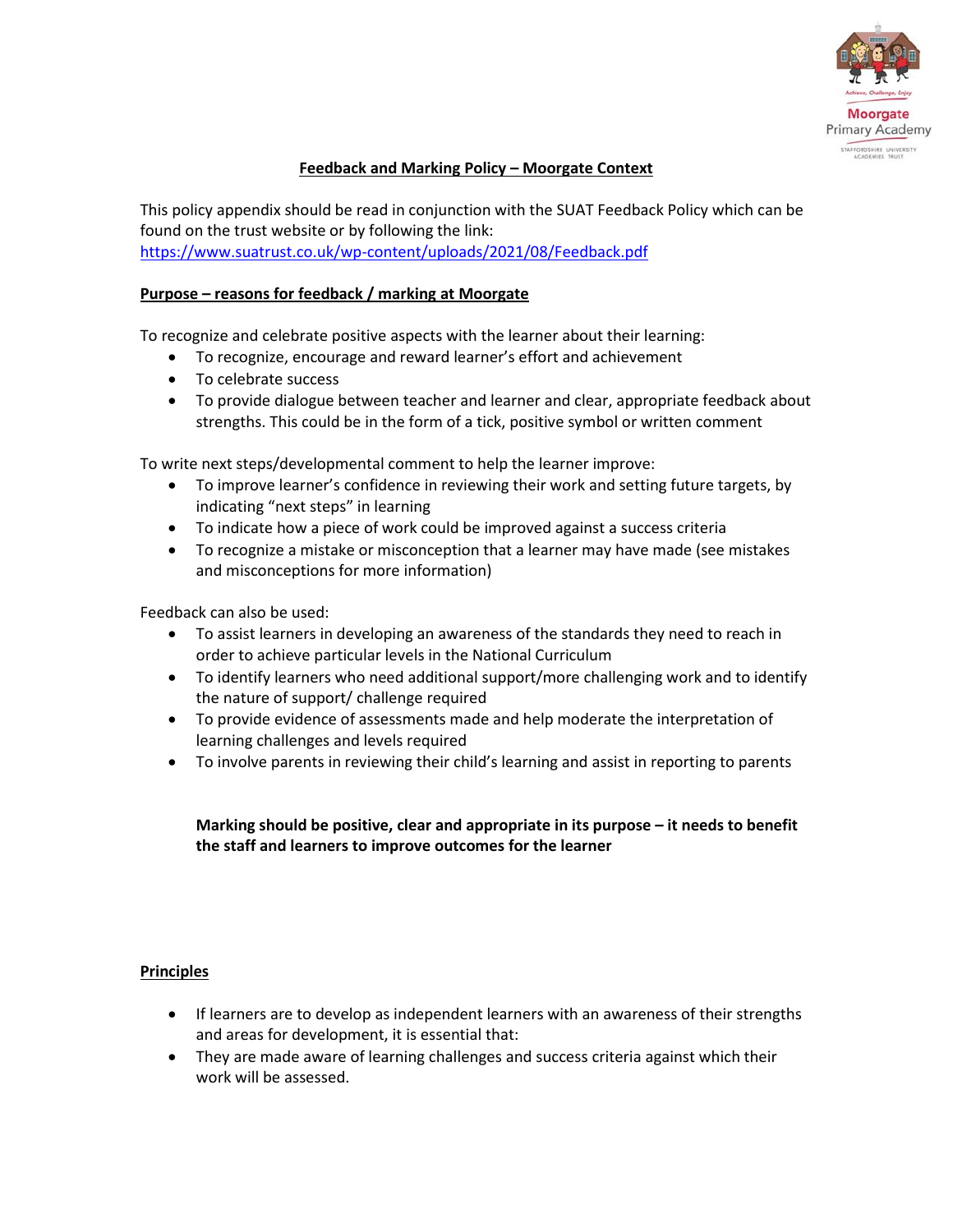

 The learning needs of the pupils are understood and matched against their needs and marked appropriately .Their work is marked in such a manner that both achievements and teaching points are highlighted. Where appropriate marking is directly linked to success criteria. In numeracy this would be the PEN criteria – Praise, Evidence and next steps.

## **Whole Academy Approach to feedback**

## Marking methods should be:

- Consistent across key stages
- Consistently applied by everyone working with learners, including support staff and supply teachers.

## Comments

- Should refer to learning including the success criteria
- May form a basis for discussion between teacher and learner
- May be written, formal or informal. If oral feedback has been given, a note must be made on the learner's work
- May be given individually or orally

## Oral feedback

..is usually interactive and developmental. It may give reassurance or a quick check on progress. The effect of teacher comments will be seen in the learner's response in moving onto the next learning step.

… may be in the form of learning conference or review.

## Written feedback should be:

- Legible and clear in meaning
- Developmental i.e learners find out how they are getting on and what the next step will be.

# **It will be a waste of time and effort if learners are not informed by written feedback and can't progress as a result of it.**

## Dialogue Marking

Care must be taken for the learner to be able to:

- **READ** written comments
- **UNDERSTAND** comments
- Have **TIME** to read and respond to comments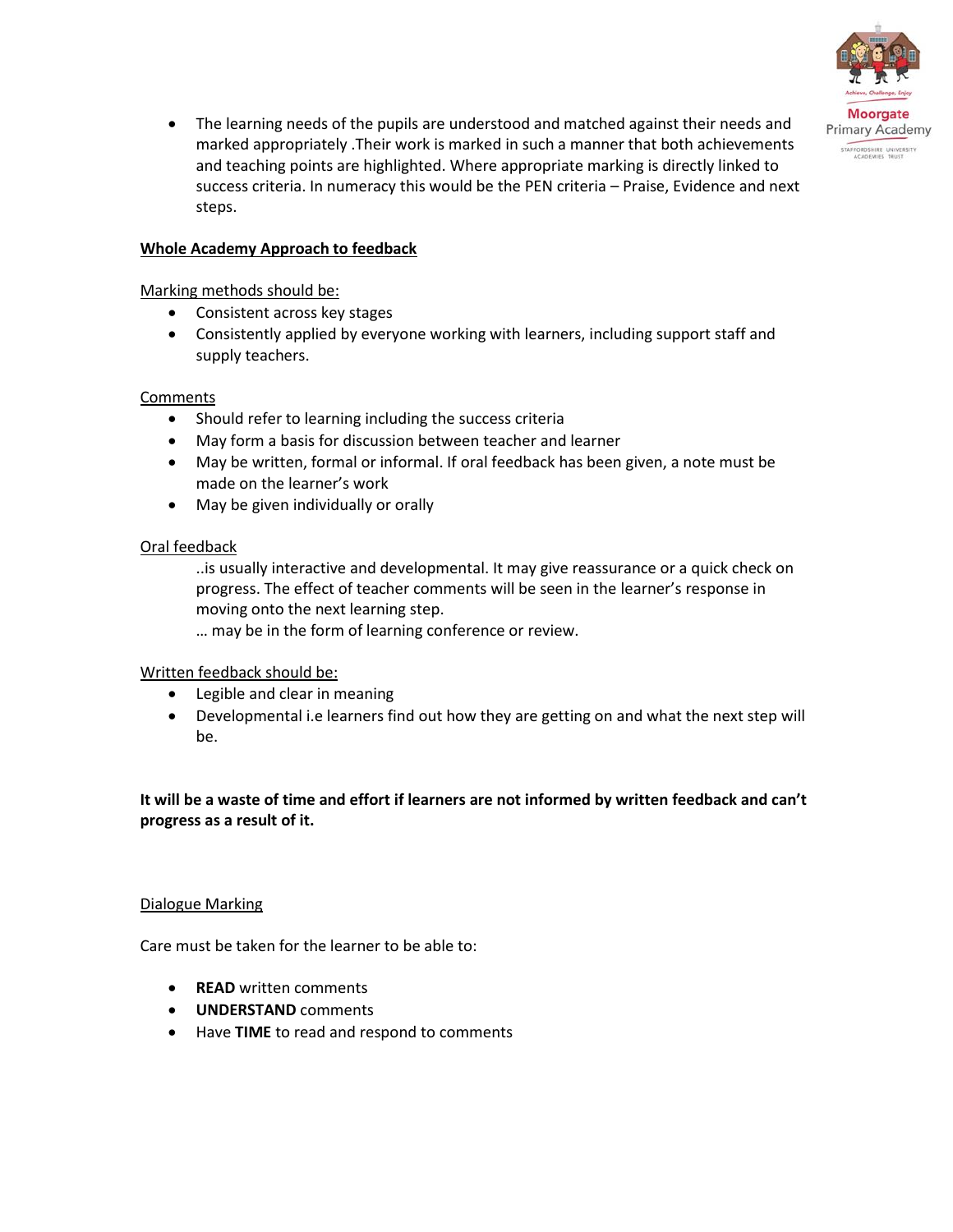# The following is expected of all staff and is practice exhibited in our academy

- All marking is to be written in green pen (these will be provided by the academy).
- Ticks are to be used to indicate to a learner that they have got a concept/question correct. Teachers are expected to tick the LC and the aspects of the SC that the learner has demonstrated success in.
- Single tick success achieved
- Double tick success achieved with depth/mastery
- $1m$ / $\degree$  you have awarded the child a merit for their learning (this needs to be explained and consistent – no more than 2 merits should be awarded for outstanding learning)
- Crosses are not to be used for incorrect work if something is wrong it needs to be ascertained whether this is a mistake or a misconception.
- Mistakes if it is clear that a child has made a mistake, a dot can be placed next to the word (in case of a spelling) or calculation to indicate that an error has been made and the learner needs to amend this. Teachers need to be sure that this method is used for mistakes which they are confident that the child knows.
- Misconceptions If a child has clearly not got the learning (as indicated by quite a few errors) teachers need to either re-teach the concept, ensure the child is part of a focus group to go over the mis-conception or as a feedback comment to model the concept with one of the errors and get the child to have a go at the others having remodeled.
- Feedback feedback should always be linked to the SC/LC. This could be to:
	- 1. Ask the child to write the next section of their learning including part of a SC not yet demonstrated
	- 2. Re-draft a section to include a SC not yet demonstrated
	- 3. To complete a depth/mastery task
- Where applicable marking takes place with the learner.
- When written feedback is provided, time is built in for learners to reflect and respond to comments. This could be at the start of the next lesson or during the morning activity time.
- Share learning challenges and success criteria with the learners.
- Teachers always mark the aspects which relate to planned LC and success criteria.
- Sensitivity Where comments are provided on learning, these are constructive.
- Sharing work with the whole class or focus group is regular practice.
- Self-assessment/peer assessments are a regular feature of feedback. It empowers the learner to realize their own learning needs and have control over their future areas of learning. However this should not be the only form of assessment.
- Comments are learner friendly.
- Dialogue marking is used when a piece of learning takes place over a few days to give a learner feedback on their progress to date.
- The learners are trained to self and peer assess using Learning challenges and success criteria. Learners to record their strengths/next steps based on self/teacher assessment.
- Opportunities to use response partners or talk partners are used regularly to support collaborative/cooperative learning

# Marking is not:

- To express disappointment because of poor effort
- To comment on presentation (unless it's a specific SC)

These are to be written next to the learning challenge

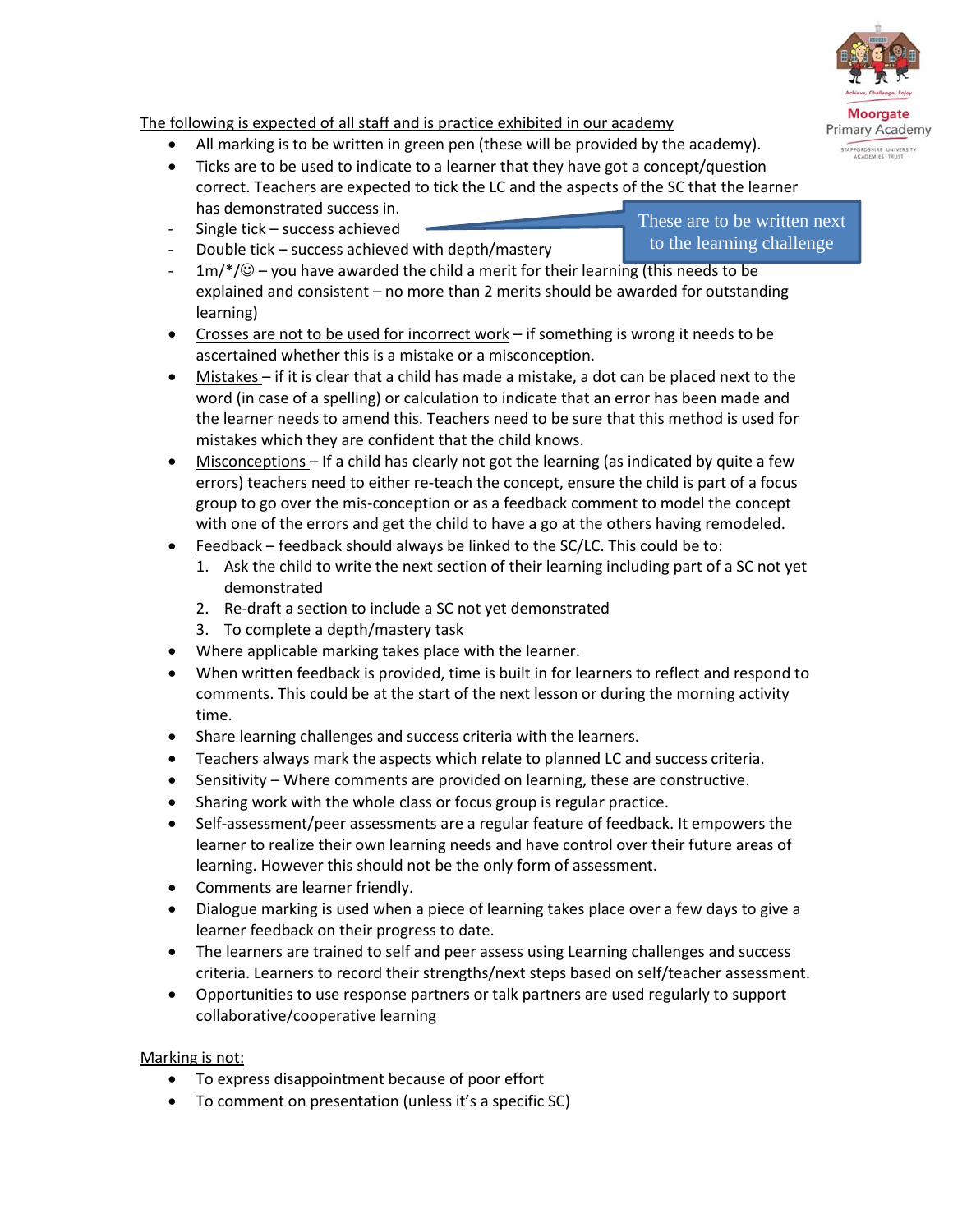

- Unnecessarily detailed
- Grading a child's work (not marks out of 10, not an amount of stars which children can compare)

## Subject specific marking Literacy – spelling and punctuation

# KS1

- Always ascertain whether this is a mistake or a misconception
- If it is a mistake, a dot should be placed next to the word to indicate this to a learner to amend (this to include the high frequency words, topic specific words or words displayed around the classroom)
- If it is a misconception, a child has clearly not got the learning (as indicated by quite a few errors), teachers need to either re-teach the concept, ensure the child is part of a focus group to go over the mis-conception or as a feedback comment to model the concept with one of the errors and get the child to have a go at the others having remodeled. This could be to highlight the sound that is incorrect (sight spelt site modelled as  $s = -t$ ) or it could be that the teacher writes the word under the learning and gets the child to copy it out 3 times.
- Punctuation mistakes (including capital letters) should be indicated by a dot also

## KS2

- Always ascertain whether this is a mistake or a misconception
- If it is a mistake, a dot should be placed next to the word to indicate this to a learner to amend
- If it is a misconception, a child has clearly not got the learning (as indicated by quite a few errors), teachers need to either re-teach the concept, ensure the child is part of a focus group to go over the mis-conception or as a feedback comment to model the concept with one of the errors and get the child to have a go at the others having remodeled. This could be to suggest checking the spelling in the dictionary, use of a spelling log book or reference to prior learning or a topic display.
- Punctuation mistakes (including capital letters) should be indicated by a dot also

## Maths

- Ticks to be used to indicate calculations are correct
- If not correct:
	- 1. Ascertain whether it is a mistake or a misconception and mark accordingly.
	- 2. Mistakes put a dot (this will be ingrained in children that they have made a mistake and need to correct it)
	- 3. Misconceptions If a child has clearly not got the learning (as indicated by quite a few errors) teachers need to either re-teach the concept, ensure the child is part of a focus group to go over the mis-conception or as a feedback comment to model the concept with one of the errors and get the child to have a go at the others having remodeled.
- If all learning is correct.....what next?
	- 1. Set a depth task / mastery task for the child to dig deeper in their learning.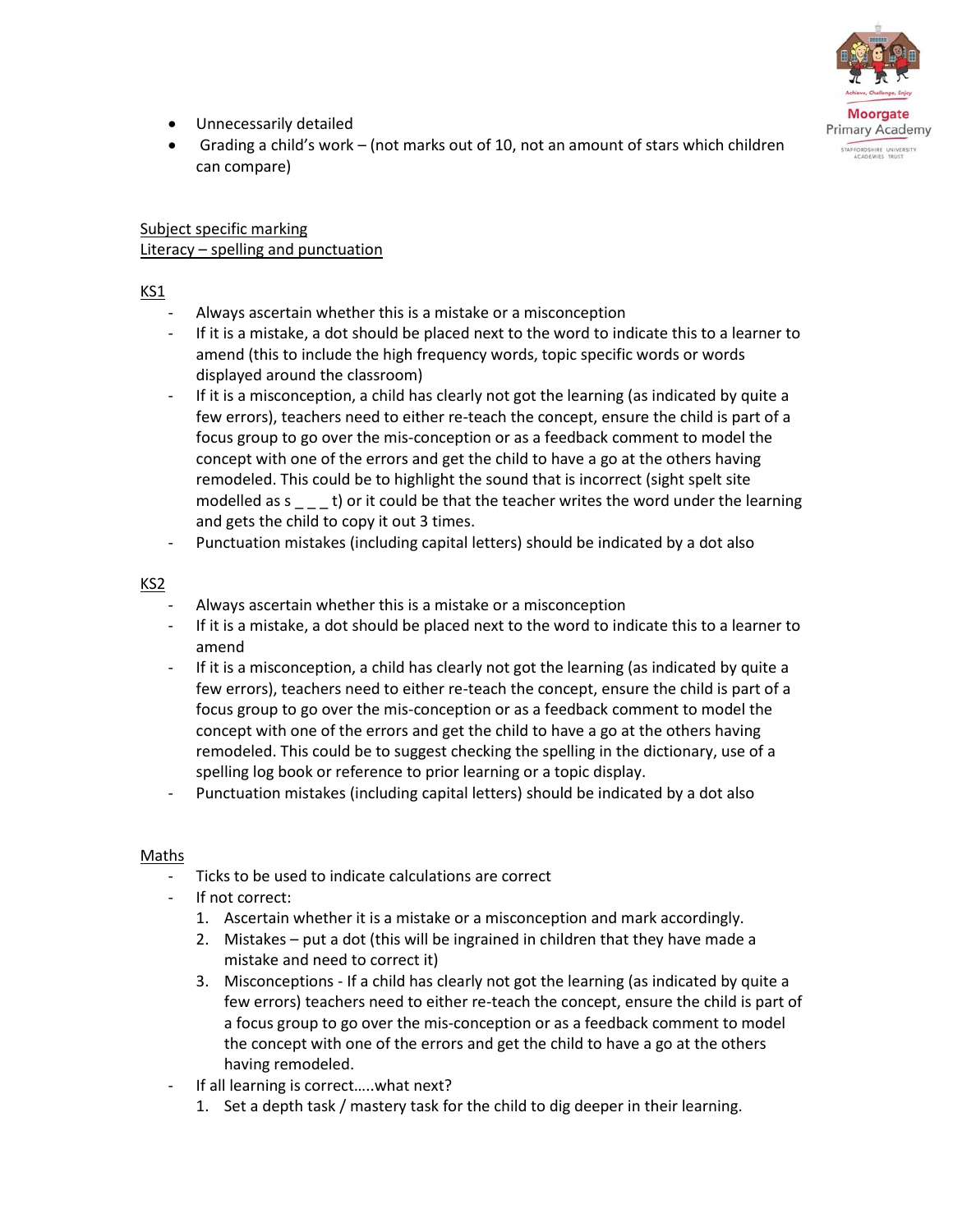

- 2. Get the child to show reasoning in their learning
- 3. Get the child to do some self-assessment to indicate what they've done well (referring to sc/lc)

#### Topic

- Feedback comments can be used to refer to subject specific knowledge/understanding/skills
- Feedback can be used to pose a question to deepen understanding for a child within a concept

#### **In celebrating achievement, we recognize that:**

- Self-esteem is the most important factor in being a successful learner
- High teacher expectations are vital and fulfilled when measures to improve selfesteem are used
- All achievements are linked as each builds further confidence towards future goals
- Links between learning are made explicit
- Developing an ethos of identifying achievements is essential
- Presenting difficulties in learning is not a negative experience but an exciting part of learning.

#### **Roles and expectations**

## The roles of leaders

- Implement change and support effective practice
- Lead by example and motivate Staff
- Recognize the role of feedback in raising learners expectations and attainments
- Provide support and feedback to Staffordshire CC

## The role of the LAC

- Agree and review the policy
- Ensure the policy is implemented and impacts on learning

## The role of Curriculum leaders

- Ensure the policy is adapted and applied within the context of area of learning
- Ensure good practice in feedback is shared with all Staff.
- Monitor and evaluate the impact of feedback on the learner's progress in their area of learning.

## The role of the teacher

• Implement the methods outlined above